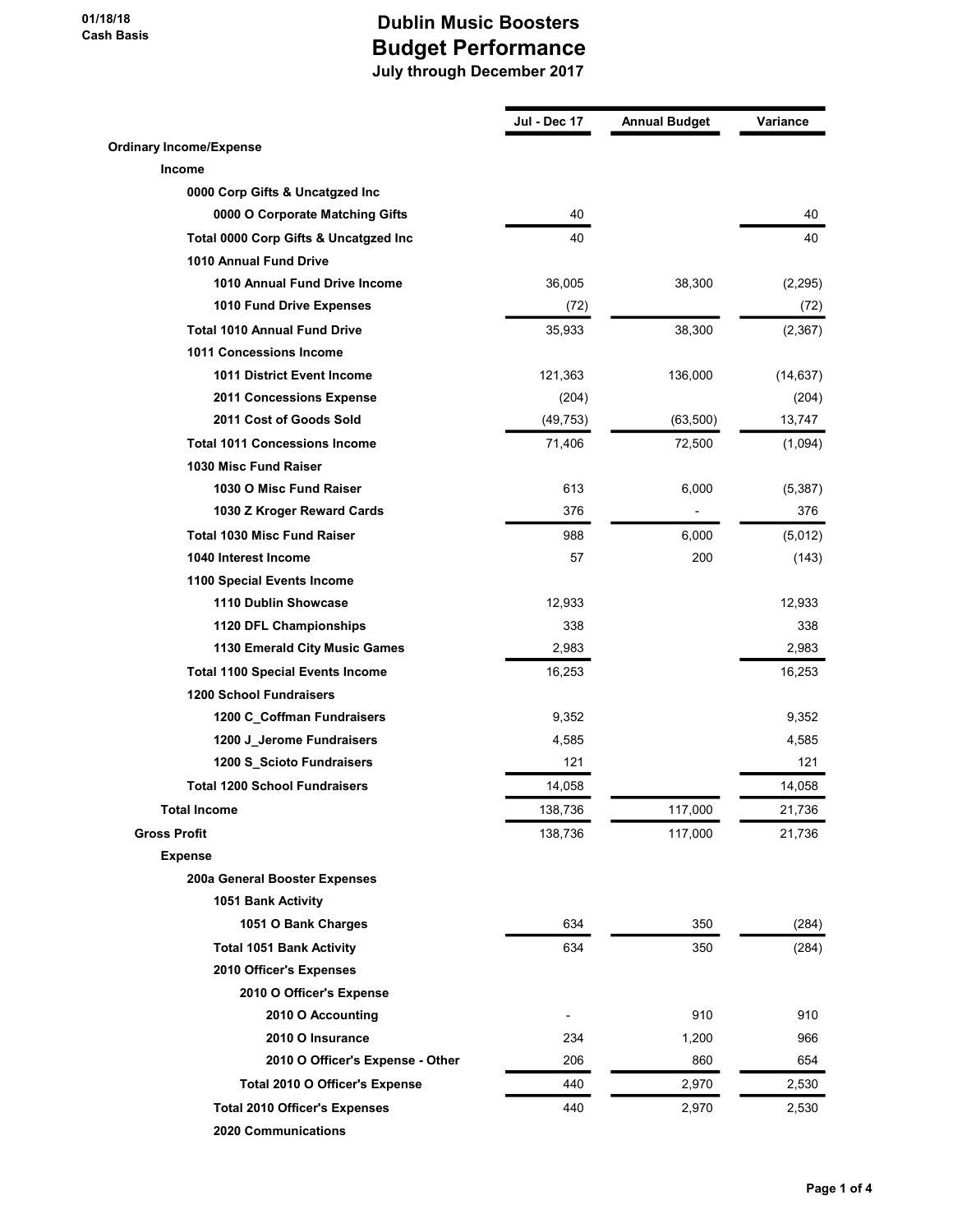|                                            | Jul - Dec 17 | <b>Annual Budget</b> | Variance |
|--------------------------------------------|--------------|----------------------|----------|
| 2020 O Communications                      | 1,200        | 1,200                |          |
| <b>Total 2020 Communications</b>           | 1,200        | 1,200                |          |
| 2030 Memorial Scholarship                  |              |                      |          |
| 2030 C Memorial Scholarship                |              | 1,000                | 1,000    |
| 2030 J Memorial Scholarship                |              | 1,000                | 1,000    |
| 2030 S Memorial Scholarship                |              | 1,000                | 1,000    |
| <b>Total 2030 Memorial Scholarship</b>     |              | 3,000                | 3,000    |
| <b>Total 200a General Booster Expenses</b> | 2,274        | 7,520                | 5,246    |
| 200b Choir, Orchestra & MS                 |              |                      |          |
| 2041 Awards - Vocal HS                     |              |                      |          |
| 2041 C Awards Vocal HS                     |              | 500                  | 500      |
| 2041 J Awards Vocal HS                     |              | 630                  | 630      |
| 2041 S Awards Vocal HS                     |              | 700                  | 700      |
| Total 2041 Awards - Vocal HS               |              | 1,830                | 1,830    |
| 2050 Elementary Music                      |              | 2,400                | 2,400    |
| 2060 Middle School Awards                  |              | 720                  | 720      |
| 2065 Middle School Honors Fest             |              | 1,350                | 1,350    |
| 2070 Middle School Music                   | 811          | 8,000                | 7,189    |
| 2090 Clinics Choral                        |              |                      |          |
| 2090 C Clinics Choral                      |              | 500                  | 500      |
| 2090 J Clinics Choral                      |              | 600                  | 600      |
| 2090 S Clinics Choral                      |              | 361                  | 361      |
| <b>Total 2090 Clinics Choral</b>           |              | 1,461                | 1,461    |
| 2094 Clinics Orchestra                     |              |                      |          |
| 2094 C Clinics Orchestra                   |              | 400                  | 400      |
| 2094 J Clinics Orchestra                   |              | 360                  | 360      |
| 2094 S Clinics Orchestra                   |              | 289                  | 289      |
| <b>Total 2094 Clinics Orchestra</b>        |              | 1,049                | 1,049    |
| <b>2100 Choral Accessories</b>             |              |                      |          |
| 2100 C Choral Accessories                  |              | 500                  | 500      |
| 2100 J Choral Accessories                  |              | 720                  | 720      |
| 2100 S Choral Accessories                  |              | 577                  | 577      |
| <b>Total 2100 Choral Accessories</b>       |              | 1,797                | 1,797    |
| 2101 Orchestra Accessories                 |              |                      |          |
| 2101 C Orchestra Accessories               | 905          | 900                  | (5)      |
| 2101 J Orchestra Accessories               |              | 720                  | 720      |
| 2101 S Orchestra Accessories               |              | 577                  | 577      |
| <b>Total 2101 Orchestra Accessories</b>    | 905          | 2,197                | 1,292    |
| Total 200b Choir, Orchestra & MS           | 1,717        | 20,804               | 19,087   |
| 200c HS Band Fixed Exp                     |              |                      |          |
| 2031 Field Cmder Scholarships              |              |                      |          |
| 2031 C Scholarships                        | 620          | 1,350                | 730      |
| 2031 J Scholarships                        |              | 800                  | 800      |
| 2031 S Scholarships                        |              | 400                  | 400      |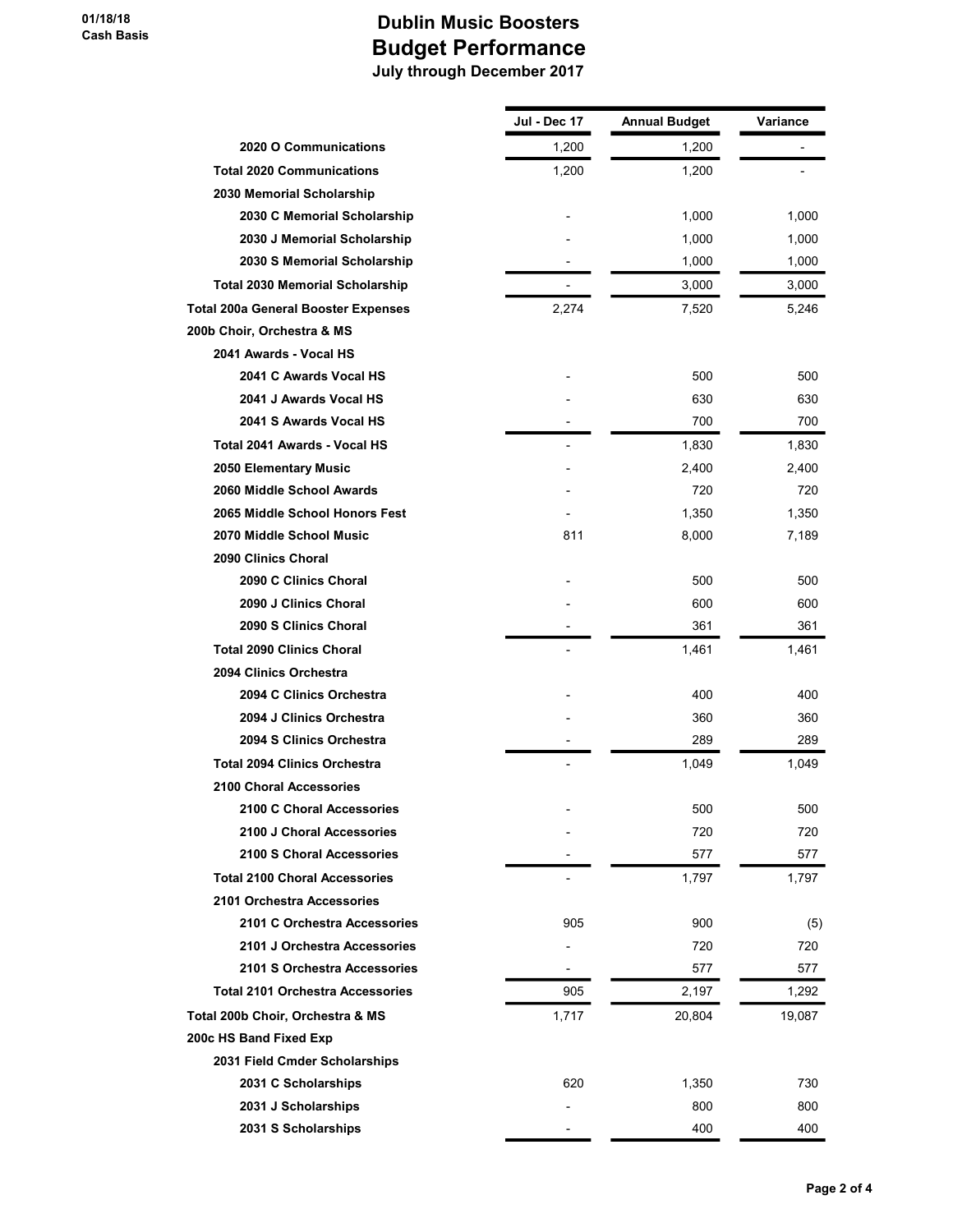|                                              | Jul - Dec 17             | <b>Annual Budget</b>     | Variance |
|----------------------------------------------|--------------------------|--------------------------|----------|
| <b>Total 2031 Field Cmder Scholarships</b>   | 620                      | 2,550                    | 1,930    |
| 2110 Transportation Maintenance              |                          |                          |          |
| 2110 C Transportation Maint                  | 151                      | 200                      | 49       |
| 2110 J Transportation Maint                  | 550                      | 550                      |          |
| 2110 S Transportation Maint                  |                          | 160                      | 160      |
| <b>Total 2110 Transportation Maintenance</b> | 701                      | 910                      | 209      |
| 2120 MarchingBand Show Design                |                          |                          |          |
| 2120 C Marching BandShow Design              | 14,345                   | 11,250                   | (3,095)  |
| 2120 J Marching BandShow Design              | 10,596                   | 11,250                   | 654      |
| 2120 S Marching BandShow Design              | 6,114                    | 7,000                    | 886      |
| <b>Total 2120 MarchingBand Show Design</b>   | 31,055                   | 29,500                   | (1, 555) |
| Total 200c HS Band Fixed Exp                 | 32,376                   | 32,960                   | 584      |
| 200d Band Variable Expenses                  |                          |                          |          |
| 2040 Awards - Instrumental HS                |                          |                          |          |
| 2040 C Awards Instrumental HS                | 107                      | 600                      | 493      |
| 2040 J Awards Instrumental HS                | 1,272                    | 1,800                    | 528      |
| 2040 S Awards Instrumental HS                | $\overline{\phantom{0}}$ | 1,000                    | 1,000    |
| Total 2040 Awards - Instrumental HS          | 1,379                    | 3,400                    | 2,021    |
| 2080 Repair / Replacement                    |                          |                          |          |
| 2080 C Repair/Replacement                    | 4,370                    | 3,500                    | (870)    |
| 2080 J Repair/Replacement                    | 793                      | 2,500                    | 1,707    |
| 2080 S Repair/Replacement                    | 344                      | 2,000                    | 1,656    |
| Total 2080 Repair / Replacement              | 5,508                    | 8,000                    | 2,492    |
| 2081 Percussion                              |                          |                          |          |
| 2081 C Percussion                            |                          | 2,500                    | 2,500    |
| 2081 J Percussion                            | 2,056                    | 4,000                    | 1,944    |
| 2081 S Percussion                            | 1,041                    | 1,500                    | 459      |
| <b>Total 2081 Percussion</b>                 | 3,097                    | 8,000                    | 4,903    |
| 2091 Clinics Marching Band                   |                          |                          |          |
| 2091 C Clinics Marching Band                 |                          | 2,748                    | 2,748    |
| 2091 S Clinics Marching Band                 | 565                      | 1,000                    | 435      |
| <b>Total 2091 Clinics Marching Band</b>      | 565                      | 3,748                    | 3,183    |
| 2092 Clinics Flag Corps                      |                          |                          |          |
| 2092 C Clinics Flag Corps                    | 2,725                    | 2,000                    | (725)    |
| 2092 S Clinics Flag Corps                    | 500                      | 1,500                    | 1,000    |
| <b>Total 2092 Clinics Flag Corps</b>         | 3,225                    | 3,500                    | 275      |
| 2093 Clinics Concert Band                    |                          |                          |          |
| 2093 C Cinics Concert Band                   |                          | 500                      | 500      |
| 2093 J Clnics Concert Band                   | 375                      | 300                      | (75)     |
| 2093 S Clnics Concert Band                   | 300                      | $\overline{\phantom{a}}$ | (300)    |
| <b>Total 2093 Clinics Concert Band</b>       | 675                      | 800                      | 125      |
| 2095 Clinics Jazz                            |                          |                          |          |
| 2095 C Clinics Jazz                          |                          | 400                      | 400      |
| <b>Total 2095 Clinics Jazz</b>               | $\overline{a}$           | 400                      | 400      |